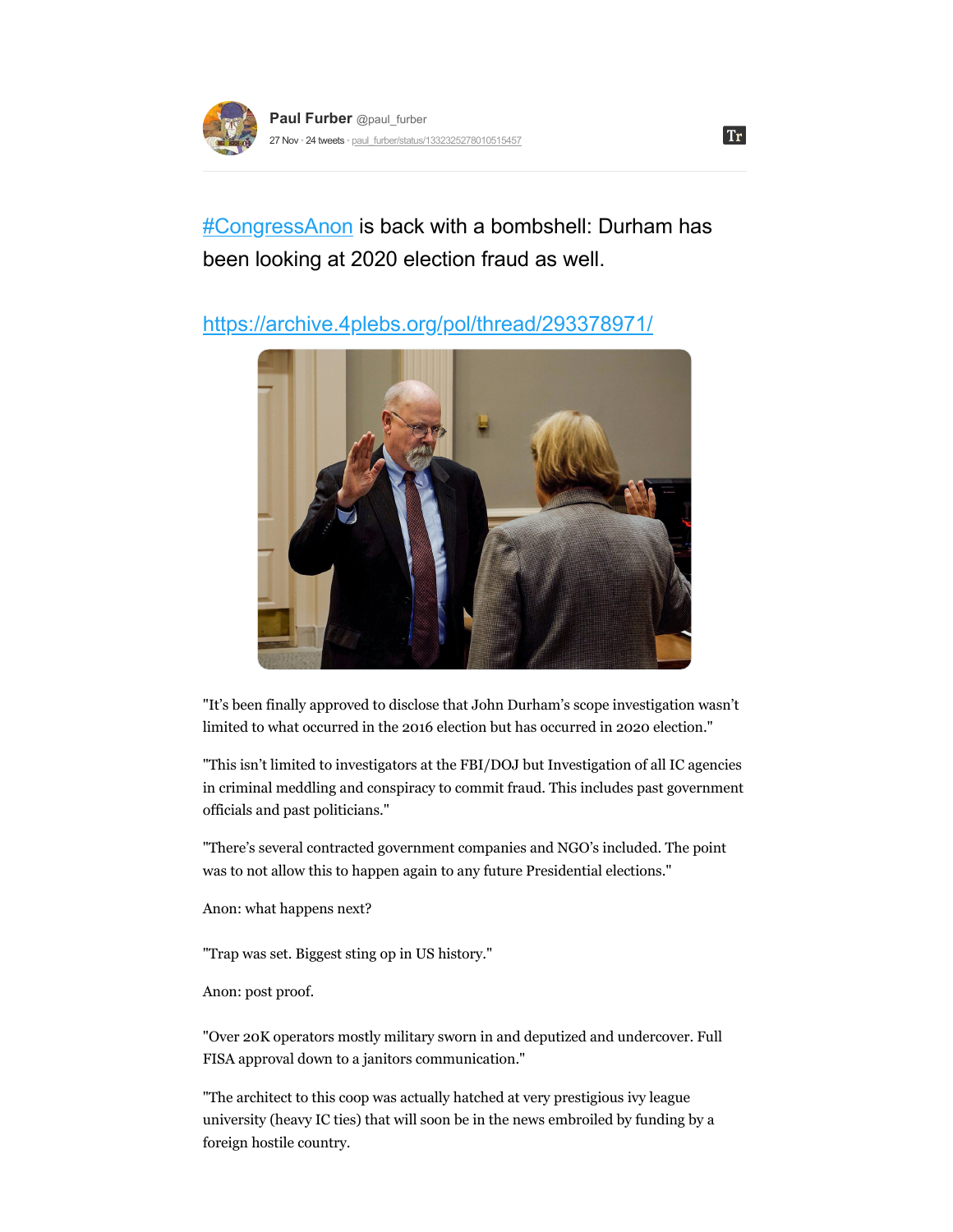## First clue!"

"We have the source code for dominion software. Algo is designed to add, subtract and switch votes remotely and locally. Meta data is stored and purged but kept embedded in stick drives."

"Teams of 4-8 operators at every major polling location. Embedded cameras and fully recorded communications."

## HHAHHAHHAHHAHAHHAHHAHAHHA.

Sorry. Couldn't help that.

Anon: post more proof plz.

"Monitored tabulation in real time."



"Some outstanding trusted civilians deputized."

Anon: 20k people deputized and no leaks?

"Some sadly have. Why federal death penalty is the flavor of the month."

When?

"17 days before Trump gets sworn into office the biggest head will roll. Sound waves!"

Will trump do a second term?

"100% yes. One major news network will fold because of it."

"The turning point will be deafening. Decisions have momentum. Everyone will be talking about this. Fearmongering will be worse than 9/11. Full media blitz 24/7. Social media companies will make threats. Don't believe the hype. Share holders will dump and fast to spread FUD."

Will Trump pardon Snowden and Assange?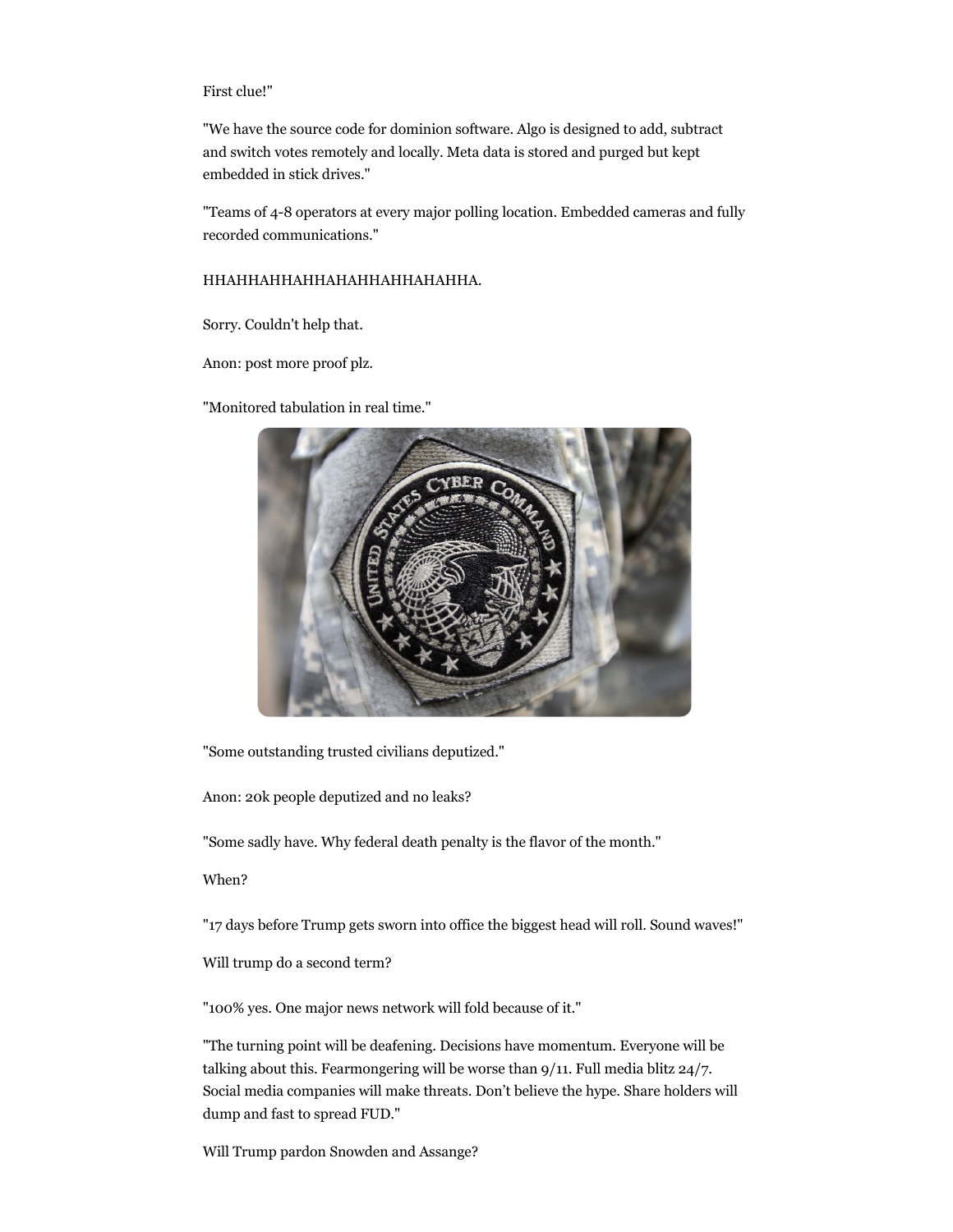"Only one will get "pardoned" - more like a pat on the back and thank you."

Assange. Snowden is a Clown traitor.

Are the media / social media going to jail for committing treason? Seems like they were doing it together.

"There's one that is the ace in the deck. Eric Schmidt."

What about BLM?

"BLM is money laundry. Antifa is an IC hatched and hierarchy organization, think ISIS domestically."

Is the likelihood that the fraud is so damaging to the country that (Not) Biden will be confirmed anyway?

"Biden will concede. Harris will remain bitter as a senator."

"Like to add that the Justice Thomas meme gave us all a chuckle because the meme is extremely real."

Anon: it's coup not coop. Is that why Trump is at Camp David?

"Bigger than a coup, think Cooperative!"

"Flynn has first hand knowledge how deep the rabbit hole goes. He posed as one of them. Protect against foreign and domestic enemies. He was outed and betrayed."

What storm Mr President?

"You'll find out!"



Previous **[#CongressAnon](https://threadreaderapp.com/hashtag/CongressAnon)** threads from just over a month ago:

<https://archive.4plebs.org/pol/thread/284004472/#q284004472>

<https://archive.4plebs.org/pol/thread/284020634#p284020634>